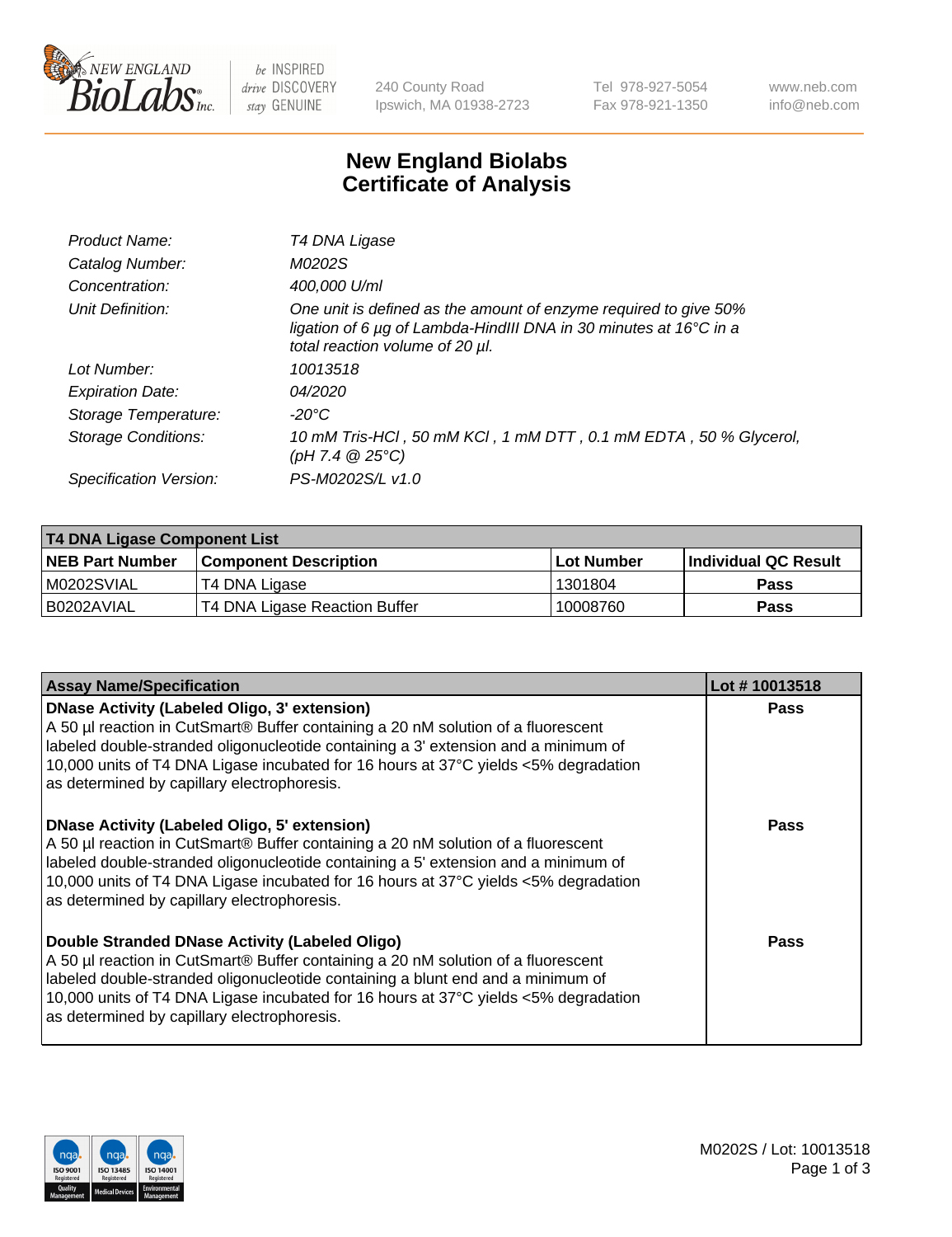

be INSPIRED drive DISCOVERY stay GENUINE

240 County Road Ipswich, MA 01938-2723 Tel 978-927-5054 Fax 978-921-1350

www.neb.com info@neb.com

| <b>Assay Name/Specification</b>                                                                                                                                                                                                                                                                                                                                                                                    | Lot #10013518 |
|--------------------------------------------------------------------------------------------------------------------------------------------------------------------------------------------------------------------------------------------------------------------------------------------------------------------------------------------------------------------------------------------------------------------|---------------|
| <b>Endonuclease Activity (Nicking)</b><br>A 50 µl reaction in NEBuffer 1 containing 1 µg of supercoiled PhiX174 DNA and a<br>minimum of 2000 units of T4 DNA Ligase incubated for 4 hours at 37°C results in <10%<br>conversion to the nicked form as determined by agarose gel electrophoresis.                                                                                                                   | <b>Pass</b>   |
| <b>Exonuclease Activity (Radioactivity Release)</b><br>A 50 µl reaction in NEBuffer 1 containing 1 µg of a mixture of single and<br>double-stranded [3H] E. coli DNA and a minimum of 2000 units of T4 DNA Ligase<br>incubated for 4 hours at 37°C releases <0.1% of the total radioactivity.                                                                                                                      | <b>Pass</b>   |
| <b>Ligation and Recutting (Terminal Integrity, Digested DNA)</b><br>A 20 µl reaction in 1X T4 DNA Ligase Reaction Buffer containing 2 µg of Lambda<br>DNA-HindIII Digest and a minimum of 4000 units of T4 DNA Ligase incubated for 16<br>hours at 37°C results in >95% ligation of the DNA fragments as determined by agarose<br>gel electrophoresis. Of these ligated fragments, >95% can be recut with HindIII. | <b>Pass</b>   |
| <b>Non-Specific DNase Activity (16 Hour)</b><br>A 50 µl reaction in NEBuffer 1 containing 1 µg of CIP-treated Lambda-HindIII DNA and<br>a minimum of 2000 units of T4 DNA Ligase incubated for 16 hours at 37°C results in a<br>DNA pattern free of detectable nuclease degradation as determined by agarose gel<br>electrophoresis.                                                                               | <b>Pass</b>   |
| <b>Protein Concentration (A280)</b><br>The concentration of T4 DNA Ligase is 0.4 mg/ml +/- 10% as determined by UV<br>absorption at 280 nm. Protein concentration is determined by the Pace method using<br>the extinction coefficient of 57,675 and molecular weight of 55,292 daltons for T4<br>DNA Ligase (Pace, C.N. et al. (1995) Protein Sci., 4, 2411-2423).                                                | <b>Pass</b>   |
| <b>Protein Purity Assay (SDS-PAGE)</b><br>T4 DNA Ligase is ≥ 95% pure as determined by SDS-PAGE analysis using Coomassie Blue<br>detection.                                                                                                                                                                                                                                                                        | <b>Pass</b>   |
| qPCR DNA Contamination (E. coli Genomic)<br>A minimum of 2000 units of T4 DNA Ligase is screened for the presence of E. coli<br>genomic DNA using SYBR® Green qPCR with primers specific for the E. coli 16S rRNA<br>locus. Results are quantified using a standard curve generated from purified E. coli<br>genomic DNA. The measured level of E. coli genomic DNA contamination is ≤ 1 E. coli<br>genome.        | Pass          |
| <b>RNase Activity (Extended Digestion)</b><br>A 10 µl reaction in NEBuffer 4 containing 40 ng of a 300 base single-stranded RNA<br>and a minimum of 1 µl of T4 DNA Ligase is incubated at 37°C. After incubation for 16<br>hours, >90% of the substrate RNA remains intact as determined by gel electrophoresis                                                                                                    | <b>Pass</b>   |